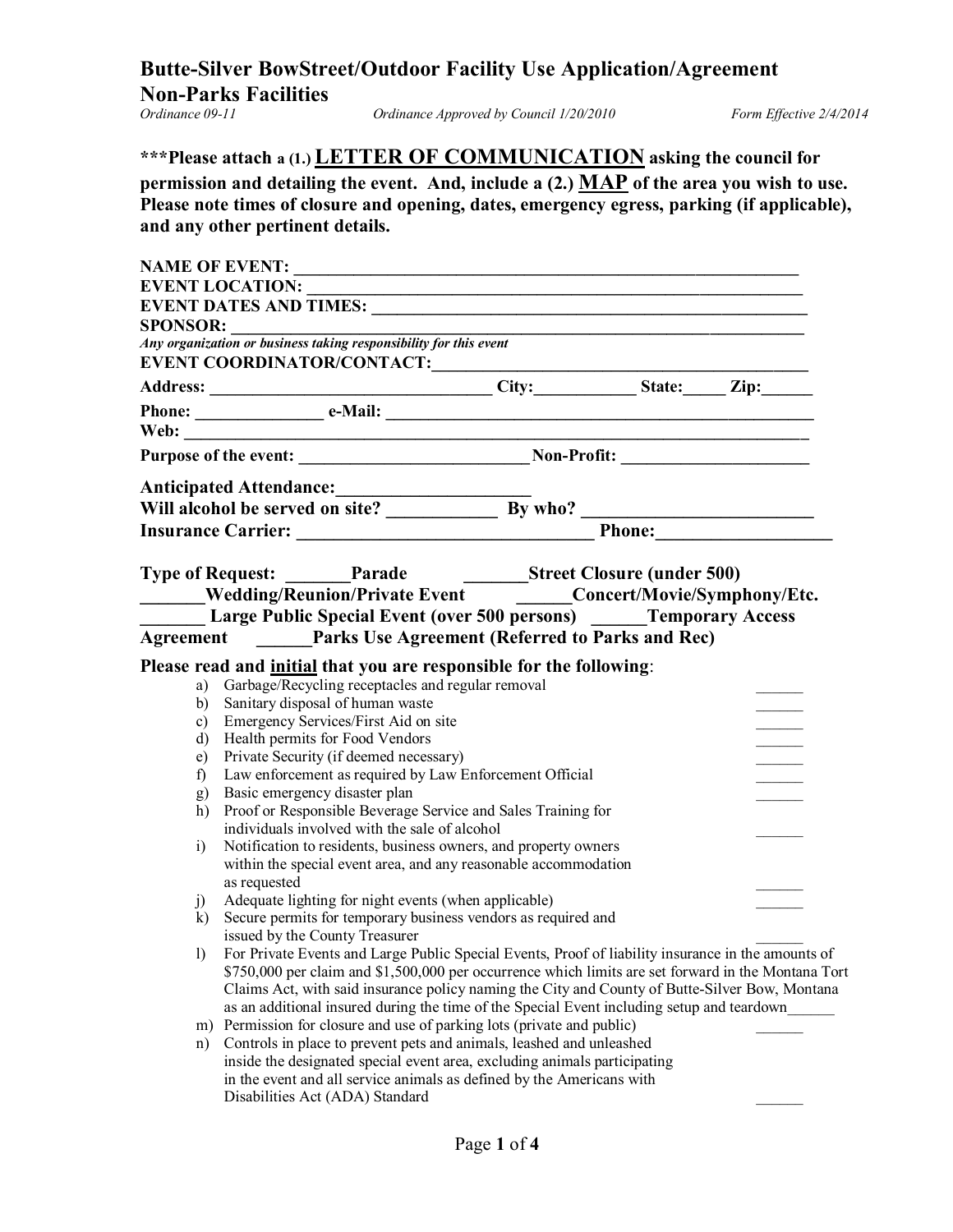## **Butte-Silver BowStreet/Outdoor Facility Use Application/Agreement Non-Parks Facilities**

*Ordinance Approved by Council 1/20/2010 Form Effective 2/4/2014* o) To allow and recognize free speech on the site, including the right of free assembly p) To pay extraordinary costs incurred by Butte-Silver Bow agencies (A bond for facility use may be required- as prescribed by the Special Events Manager) \_\_\_\_\_\_ q) Agree to end all sound and music by 10:30PM \_\_\_\_\_\_ r) Agree not to drive on Walking Trails, grass or non-designated drive areas s) Agree to a safety and health, public safety, and maintenance inspections of the facilities prior to use and approval of the Safety and Risk Management Office. t) Post all non-Parking areas a minimum of 24 hours in advance

u) All vendors and participants carry their own individual liability insurance

#### **Contact Names and Numbers**

*In the event that weather or other events require us to make contact with someone involved with your event. Please make sure that at least one of these individuals can be reached at all time prior to, during and following your event:*

| Name: | <b>Phone:</b> |
|-------|---------------|
| Name: | <b>Phone:</b> |
| Name: | <b>Phone:</b> |

#### **Required Signatures of Approval:**

| 1. Sheriff or his/her designee:                                                |  |
|--------------------------------------------------------------------------------|--|
|                                                                                |  |
| 2. Director of Fire Services or his/her designee:                              |  |
|                                                                                |  |
| 3. Public Works Director or his/her designee:                                  |  |
|                                                                                |  |
| 4. Parks and Recreation Director or his/her designee:                          |  |
|                                                                                |  |
| 5. A representative of the Montana Department of Transportation (if required): |  |
|                                                                                |  |
| <b>6. Butte-Silver Bow Safety &amp; Risk Manager or his/her designee:</b>      |  |
|                                                                                |  |
| 7. Butte-Silver Bow Special Events Manager or his/her designee:                |  |
|                                                                                |  |
|                                                                                |  |

An **application fee that is determined by event type and size and a bond for costs and clean up** shall be submitted with the application. This fee shall be non-refundable unless the applicant voluntarily withdraws his/her application no more than ten days after submittal.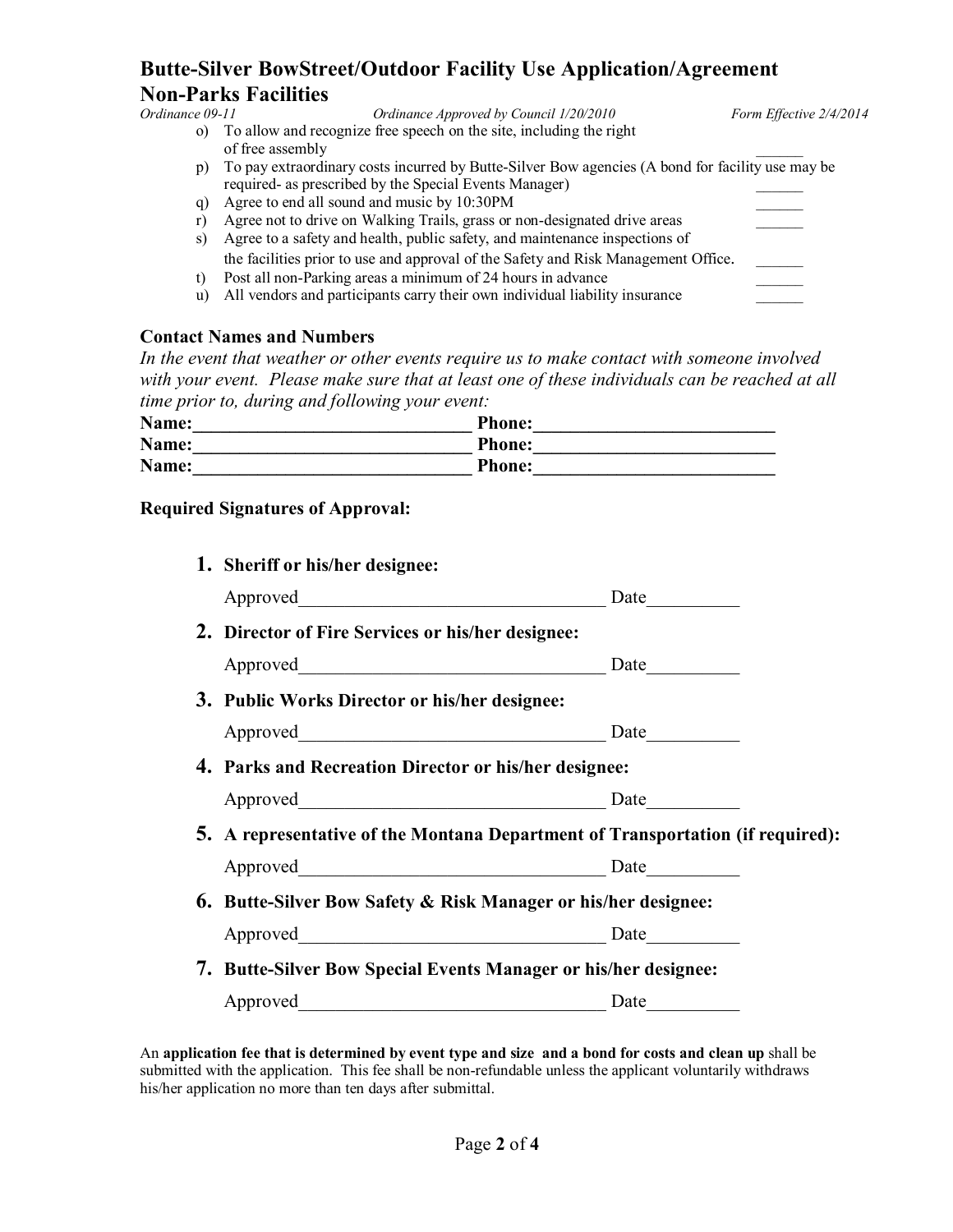## **Butte-Silver BowStreet/Outdoor Facility Use Application/Agreement Non-Parks Facilities**

*Ordinance Approved by Council 1/20/2010 Form Effective 2/4/2014* **Exemptions:** The event representative may provide a written request, combined with facts and documentation asking for exemption from one or more of the permit requirements. The Council of Commissioners can choose to accept or deny these exemptions. Political events, sporting events, school events, and events on private property not affecting traffic, events at the Butte Civic Center, and events in Public Parks with less than 500 persons are exempt form securing a permit. Regular street closure requests may be required for some of these events.

**Violators** of this ordinance will receive notification of the violation with the event being stopped immediately.

**Violators** who fail to obtain a permit or who violate the terms and conditions of an approved permit will be subject to a penalty not to exceed \$500 for each violation. Jurisdiction shall be in the City Court of the City and County of Butte-Silver Bow.

Please sign and date the application:

| Director/Coordinator/Planner/Responsible Party of Event |        |                                                                                                                  | Date                    |  |
|---------------------------------------------------------|--------|------------------------------------------------------------------------------------------------------------------|-------------------------|--|
| Application Fee:<br>Required Bond:                      |        |                                                                                                                  | Received by: Receipt #: |  |
|                                                         |        |                                                                                                                  |                         |  |
| <b>Special Provisions:</b>                              |        | and the control of the control of the control of the control of the control of the control of the control of the |                         |  |
|                                                         |        |                                                                                                                  |                         |  |
| Permit approved by Council                              | Denied | Date                                                                                                             |                         |  |